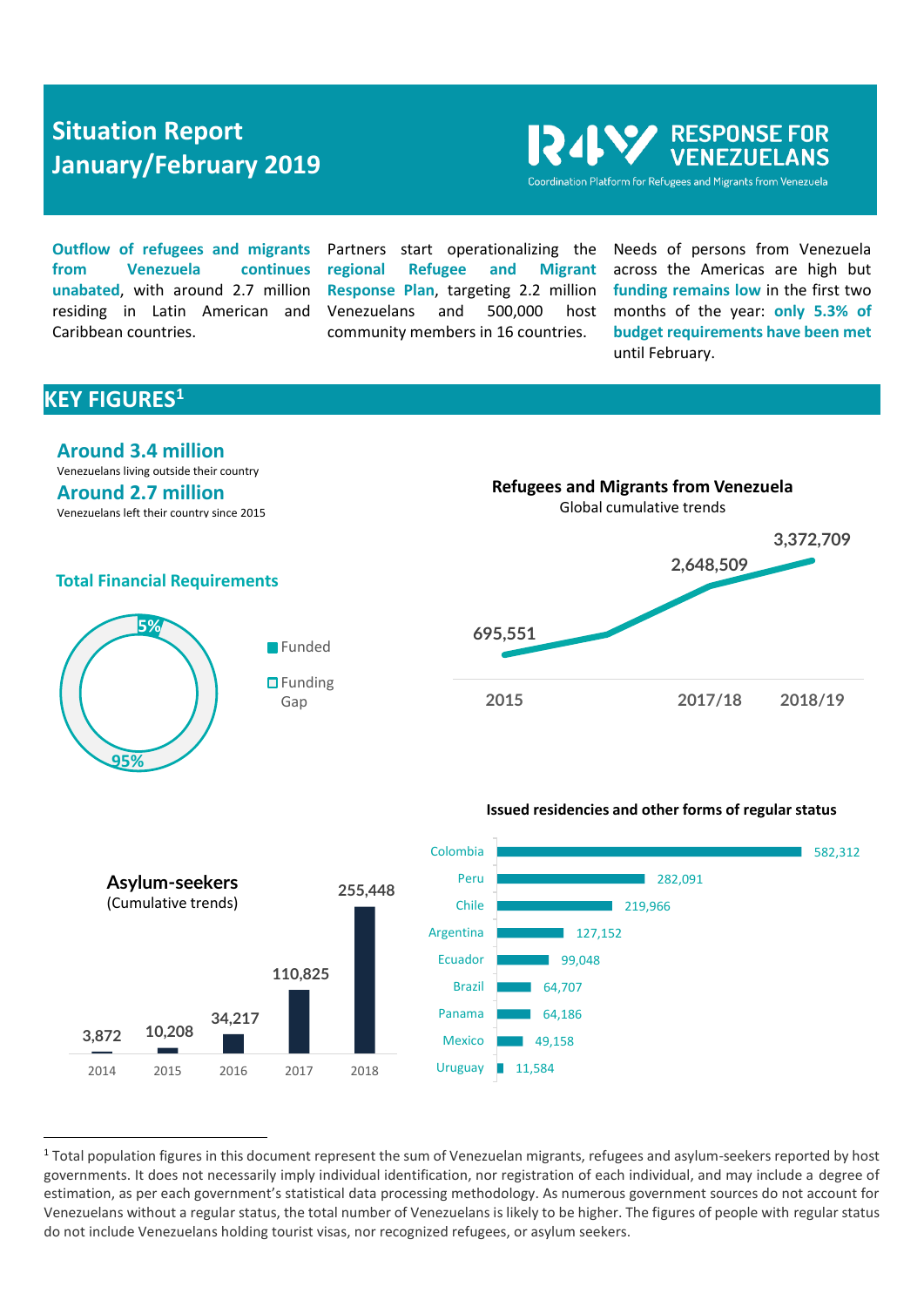# **OPERATIONAL CONTEXT**

Amidst the political developments in Venezuela during the first two months of the year, **population movements into neighbouring countries remain stable in comparison to the last months of 2018**. Venezuelans cross the borders to Colombia and Brazil on a daily basis, where they access basic services (including medicines and food), with an average of 5,000 either staying or moving onwards to other Latin American or Caribbean states. The temporary closure of two official crossing points North of Santander and Arauca resulted an increase in travel through irregular crossing points. The closure seriously affected children who attend school in Colombia. Of those who do not come back, the majority crossed the border into **Colombia**, which hosts around 1.1 million refugees and migrants from Venezuela. Many travel onwards to Ecuador, Peru, Chile, and other countries in the Southern Cone. A significant rise in the number of *caminantes -* Venezuelans walking large distances to transit to other countries- was observed. Partners in Colombia report increasingly urgent needs for both Venezuelans in transit and those remaining in country.

Trends in population movements in **Brazil** changed during the lasts weeks of February due to the rise of violence affecting indigenous (Pemon and Warao) communities in border areas of Venezuela. The number of indigenous people crossing through informal pathways has increased, including the 675 Pemons who arrived in Pacaraima, Roraima. Additionally, 591 Warao arrived this month in Belem and Santarem, Pará state. The Warao people often travel in "pendular" movements between Brazil and Venezuela. During an assessment mission to the area, partners identified among many protection risks, cases of SGBV and unaccompanied children at risk of human trafficking. Lack of access to health services, education and shelter for new arrivals remains an on-going challenge as public services in Roraima are over-burdened and shelters at capacity.

**Ecuador**'s Ministerial Decision on **new entry requirements** for Venezuelans, which came into force on 26 January had a significant impact on population movements across the region. Pursuant to this new measure, Venezuelans wishing to enter Ecuador are required to present an apostilled criminal record issued by Venezuelan authorities. Given the challenges in obtaining such official documents, the daily average of Venezuelans entering Ecuador reportedly dropped from almost 1,800 during the first 25 days of January, to just over 700 per day during the last week of January, and is believed to have resulted in an increase in irregular border crossings and subsequently exposure to a broad range of risks, including smuggling, trafficking, and other forms of exploitation some of them attributable to the presence of armed groups in the border areas between Ecuador and Colombia. After extensive dialogue with partners the government opened exceptions to cases of family reunification, severe medical conditions, and persons in need of international protection. In the wake of these events, the Government of Ecuador also announced the extension of the emergency declaration in the provinces of Carchi, Pichincha, and El Oro, which has been in force since August 2018.

In **Peru**, which is hosting the second largest population of refugees and migrants from Venezuela, around 35,000 Venezuelans have entered and stayed in the country so far in 2019. To support the registration effort of many among this population, the new online **registration system** by the Peruvian government ("Qoricancha II") started partial operations. In the first week of February alone 441 Venezuelans were registered. This system will soon be operational nationwide.

Responses to the needs of person from Venezuela across **Central America** varied. In order to address gaps in response capacity in **Mexico**, partners are mapping local actors and building local support networks in cities with high concentrations of Venezuelan population. In **Panama**, the lack of formal documentation both for migrants and asylum seekers compounds the challenges of identifying livelihoods opportunities, given the impossibility of accessing formal employment. In **Costa Rica, partners** have been able to increasingly foster interest among the private sector to offer training and support for the socio-economic integration of Venezuelan refugees and migrants.

To address the critical lack of information on in-depth **multi-sectoral needs** that is hindering the definition of specific needs based response in the **Caribbean**, needs assessments and surveys have been conducted. In **Guyana**, a WASH situation assessment showed that WASH services will need to address the needs of 6,000 people in the next five months, while in education, only about 17% of the children registered are attending school. In **Trinidad and Tobago**, a survey showed the Venezuela population is composed of 64% men and 36% women; 87% has completed secondary school, and left Venezuela while pursing tertiary education. Income generation or employment and legal assistance are among the top needs highlighted in the survey. In the Dominican Republic, the pilot phase of Protection Monitoring (PTM) was rolled out and community meetings were held in five provinces across the country.

In the **Southern Cone**, the National Migration Directorate in **Argentina** put in place a more flexible entry requirement for Venezuelans, while the **Paraguayan** National Migration Directorate introduced a temporary residence scheme for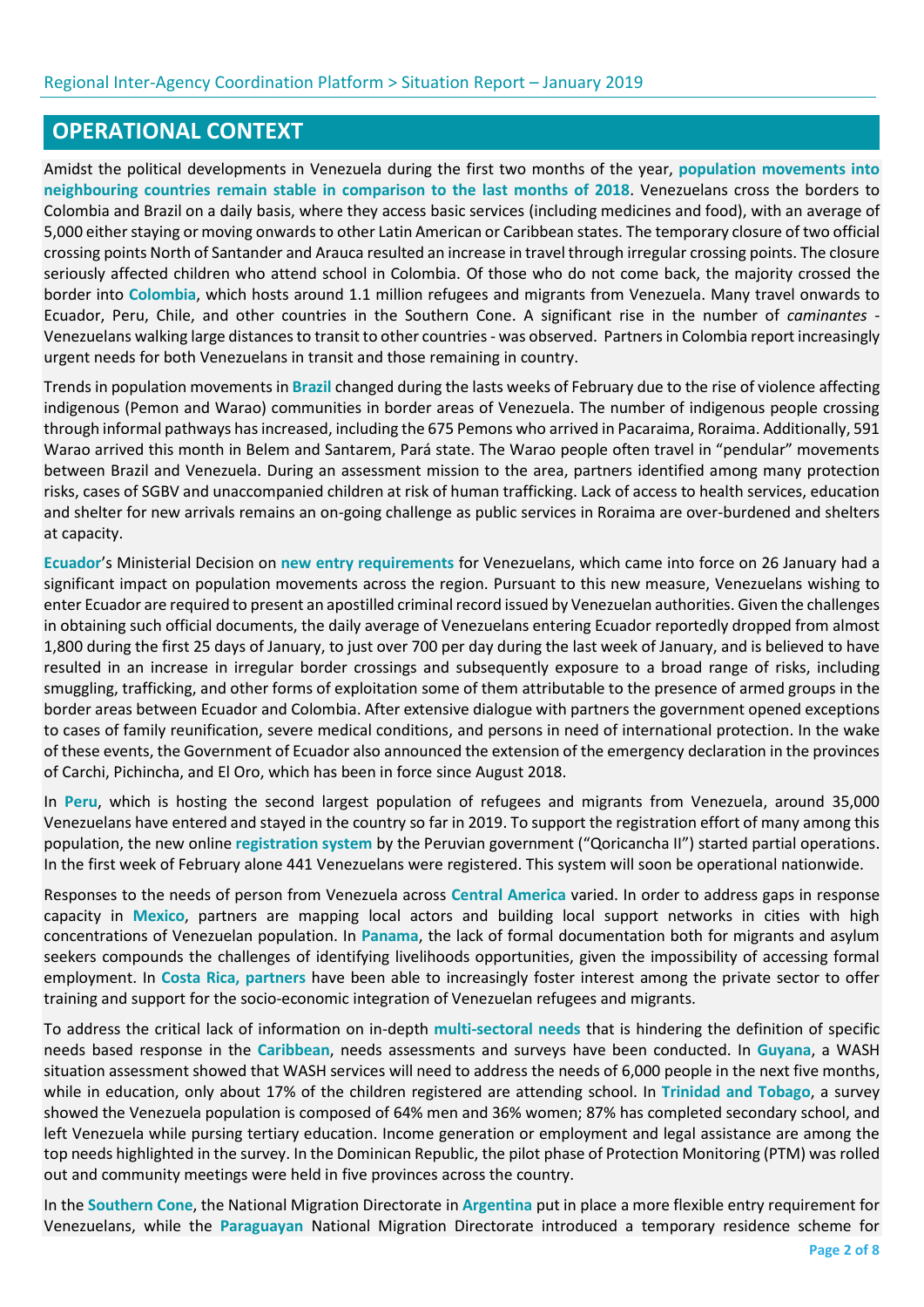Venezuelan nationals. In **Chile**, the Migration Department of the Ministry of the Interior and Public Security (DEM) and the National Institute of Statistics (INE) published a report called "Estimation of foreign residents in Chile" 2018 showing that it is estimated that around 288,000 Venezuelan citizens live in this country, which represents 23% of the total foreign population in Chile.

# **RESPONSE HIGHLIGHTS**

*These response highlights do not provide an exhaustive overview of all response activities by partners under the regional Refugee and Migrant Response Plan (RMRP), but rather highlight some key activities implemented during January 2019. The RMRP launched by the Regional Inter-Agency Coordination Platform in December 2019, aims to support and complement national authorities' efforts across Latin America and the Caribbean, consistent with the principles outlined in the New York Declaration for Refugees and Migrants. The plan is structured around four key areas of intervention, as outlined below. More detailed information on the response and funding per country/sub-region, will become available as of the February reporting cycle.*

## **Area of Intervention 1: Direct emergency assistance**

*Strategic outcome: Refugees and migrants are provided with life-saving goods and services.*

**Direct emergency assistance** continuesto be provided by partners throughout the region, in border locations and in areas where large numbers of refugees and migrants are located. This includes emergency shelter, food, water, sanitation and hygiene, transportation, non-food items, primary health care, and vaccinations. In **Colombia**, the increasing number of *caminantes* benefitted from various forms of direct emergency assistance at attention points in Norte de Santander, which receives an average of 200 people per day. Furthermore, over 110,000 hot meals were served in community kitchens in the departments of La Guajira, Nariño, Norte de Santander and Arauca. In **Ecuador**, partners continue to support temporary resting spaces on the border with Colombia, where more than 2,500 people were assisted, and at the border with Peru, where over 350 people were assisted. In **Curaçao**, 450 non-food item kits containing hygiene products and household items were distributed to vulnerable Venezuelans. In **Chile**, the distribution of 2,430 litres of water, 737 nonfood products and 893 food products reached around 1,200 affected people —many of them Venezuelans— by the floods in the Altiplano in Arica.

In terms of **education**, partners have been working closely with government in the **Caribbean**. In **Guyana**, partners are collaborating with the Ministry of Education by addressing the immediate needs of schools and by rolling out a safe-school initiative. In **Trinidad and Tobago**, an innovative e-learning programme is being established that will be linked to this country's curriculum and the Caribbean Examination Council, the regional examining body.

Emergency support also included the provision of **multi-purpose cash assistance**, particularly to the most vulnerable refugees and migrants. In **Argentina, Chile, Peru, Trinidad and Tobago, Uruguay, and Paraguay**, partners made progress in harmonizing the targeting approach of multi-purpose cash assistance, including through piloting and/or revising common vulnerability assessment tools. In **Mexico**, e-wallets are used to deliver food assistance and in February around 230 people received this benefit. In **Brazil**, over 950 people received rental assistance for a total period of three months and around 1,700 received food vouchers. In addition, in 12 municipalities in Roraima border state, over 2,900 refugees and migrants received food assistance through cash transfers for the same period.

Following the introduction of new entry requirements in Ecuador, partners opened a new **Orientation and Information** Point at the **Colombian** side of the Rumichaca Bridge. Together with the national coordination platform in **Ecuador**, the first bi-national coordination meeting was organized in January, with around 50 participants from either side of the Rumichaca International Bridge. The national platform in Colombia worked closely with the Government on contingency planning and deployment of advanced preparedness measures at both the national and local level. As a result of the developments in Ecuador, the national platform in Colombia implemented a **contingency plan**, making available up to 500 temporary shelter places.

In **Colombia**, partners installed five containers for the provision of **health services** near the Simón Bolívar International Bridge, at the border with Venezuela. In Nariño, where in January some 55,000 Venezuelans left Colombia to travel onwards to Ecuador, R4V partners and the municipality renovated and expanded a primary health care centre. In **Brazil**, around 2,100 people were reached with messages on life saving skills and protective practices in hygiene, health, and nutrition. Over 200 children between 6 and 59 months received supplements to prevent malnutrition, and over 2,000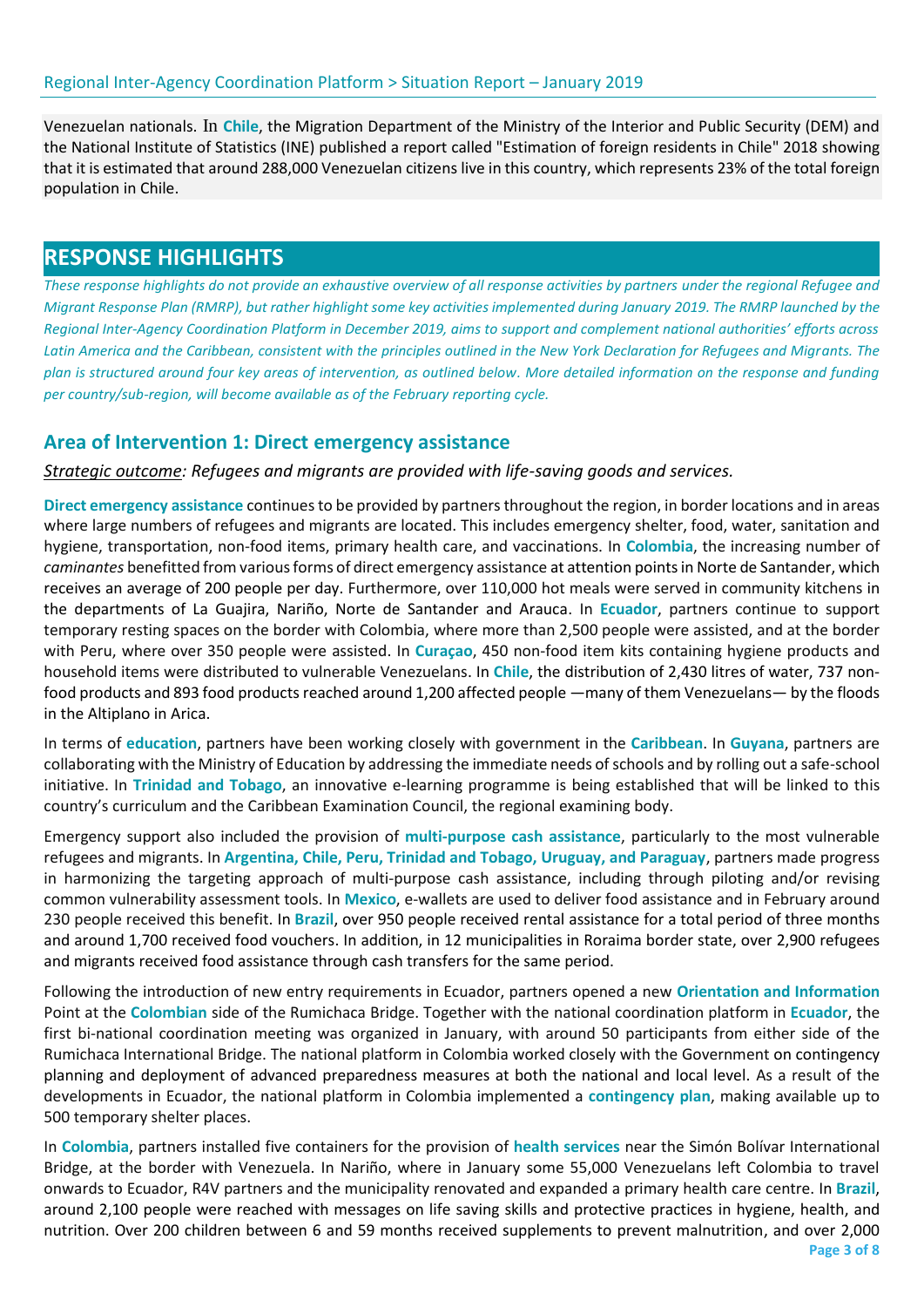were vaccinated. In Tumbes, Tacna, and Tambopata border locations in **Peru**, partners organized *jornadas de salud integral* for both Venezuelans and host communities, which included medical and psychological attention, as well as disease prevention activities.

In the **Brazilian** border state of Roraima, over 6,500 refugees and migrants from Venezuela are living in temporary emergency **shelter** sites, supported by partners in coordination with the armed forces and the Ministry of Citizenship. In 2019, over 950 new beneficiaries accessed shelter and over 5,100 benefitted from improved access to safe water. In addition to the provision of emergency shelter, the refurbishment of shelter facilities took place, benefiting over 800 Venezuelans in **Panama**, close to 200 in **Mexico**, and over 150 in **Costa Rica**. Most of the assistance was delivered in the main cities where refugees and migrants from Venezuela are concentrated, sometimes with the support of Venezuelan community organizations and in support centres such as the Migrant Support Center (MSC) in Costa Rica. Additionally, interventions focused on highly vulnerable individuals staying in more remote areas, such as at the Temporary Humanitarian Assistance Station in Peñita, Darien province, Panama. In **Argentina**, temporary accommodation was provided to 14 Venezuelans, in two shelters (remodeled and conditioned), and in **Ecuador**, partners provided material support to several shelters, including various tools, internet installation, and household appliances.

## **Area of Intervention 2: Protection**

#### *Strategic outcome: Refugees and migrants enjoy rights and protection.*

Partners in all countries continued to work together with authorities to guarantee and facilitate **access to information** on rights, goods and services for refugees and migrants from Venezuela. Information provision on access to asylum and regular status was carried out through various means, including information sessions, the provision of leaflets at border points, the internet, and information hotlines. In **Brazil** alone, over 21,000 Venezuelan refugees and migrants received support in processing asylum and residency applications in the two documentation centres in Boa Vista and Pacaraima, and at the Reference Centre at the Federal University of Roraima. In **Colombia**, partners provided information and orientation to an average of 1,900 persons per month, and provided legal orientation to 6,600 various cases of access to rights, regularization process, documentation, and asylum. In **Peru**, legal support was provided to over 300 newly-arrived and most vulnerable Venezuelans. In countries in Central America, partners maintained regular presence at the government's asylum offices in order to provide information and guidance to persons with international protection needs on the asylum process. As such, in **Mexico** and **Panama**, over 290 Venezuelans benefitted from legal support, through information, counselling, or legal assistance. An online information campaign in **Mexico**, known as *El Jaguar*, received an unprecedented number of hits in January 2019, 7% of which came from within Venezuela. In **Costa Rica**, the migrants support centres and the 800-Venezuela hotline supported Venezuelans providing them with information related to immigration requirements, job permission, including potential regularization options based on valid laws and regulations, as well as refers those requiring asylum information to the competent partners.

Partners completed the first round of the **Protection Monitoring** for the Venezuela Situation in the **South Cone**. It was jointly carried out in **Chile**, **Argentina** and **Uruguay** and involved 1,031 interviews with key family members representing around 2,600 people, out of which 24.6% were minors. 60.6% of the interviewees declared their family size has reduced after the displacement. In total, 726 incidents both in the country of origin and in transit/destiny countries were reported by the interviewees relating primarily to robbery, physical assaults, threats and kidnapping. Partners also offered training to the local organisations which are expected to continue to use this tool every three months in different parts of Argentina and Uruguay.

Along with information provision, partners also carried out protection monitoring and supported the **identification and referral of cases with specific protection needs** throughout the region, leading to child protection cases, elderly persons, survivors of GBV, and others being referred to specialized services and/or temporary shelters. For example in **Peru**, protection monitoring revealed that out of some 700 persons interviewed in Lima, Tumbes, and Tacna, around 13% had a critical or chronic medical condition. Out of the adults, 35% are considered at risk, related to specific medical and/or psychosocial needs and the lack of support networks. Also, several awareness-raising sessions and workshops were organized to inform refugees and migrants on the protection and SGBV system in this country. **In Mexico**, cases with special protection needs were identified, assisted and referred throughout the country, particularly in Aguascalientes, Cancún, Mexico City, Puebla, San Luis Potosi and Tijuana.

In **Guyana**, where serious GBV risks were observed, particularly for women travelling alone, in January and February, an average of 374 Venezuelans received counselling on access to regular status, food support, and information and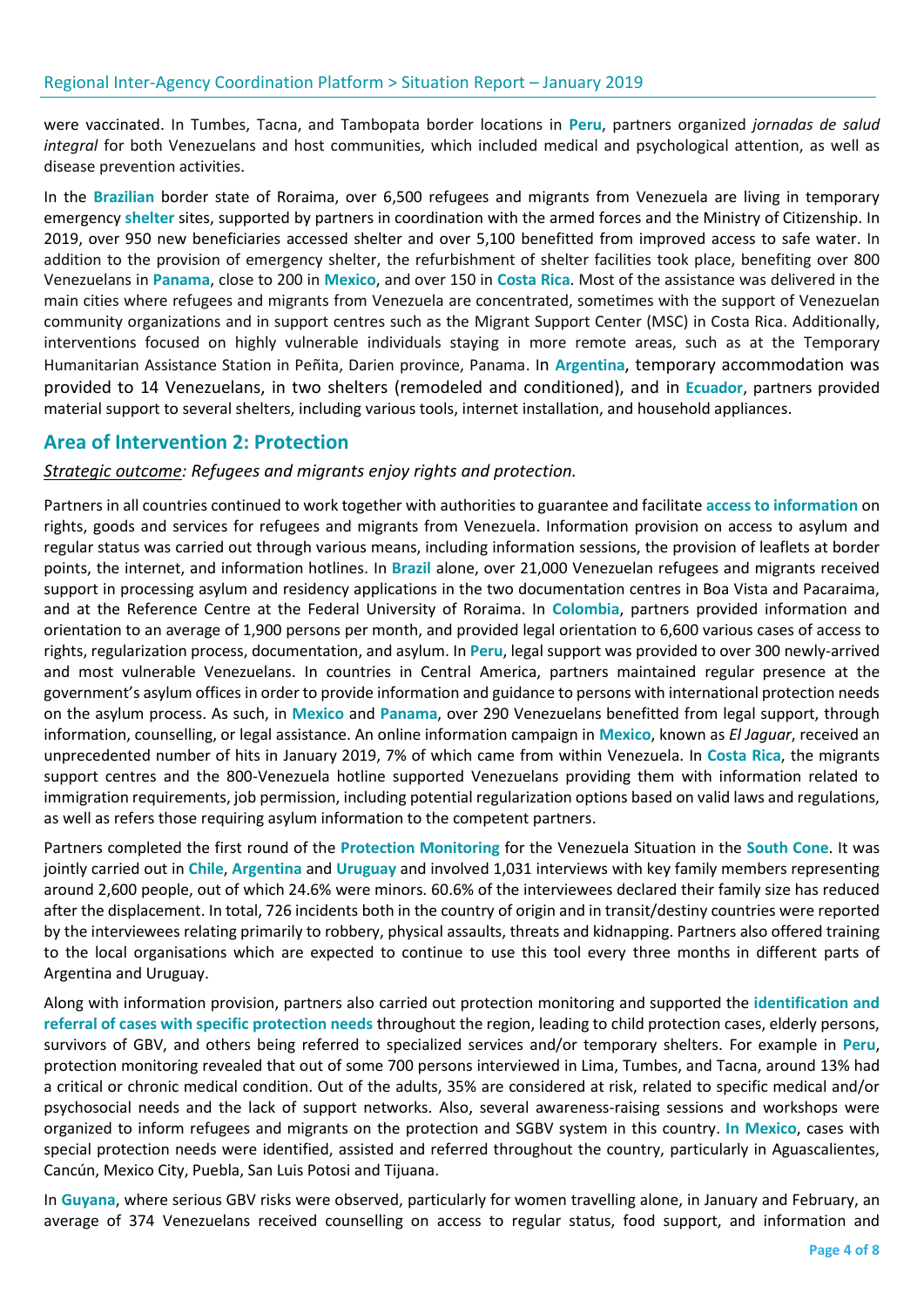counselling on trafficking, domestic violence, and sexual abuse. Other **GBV prevention activities** included the provision of information materials on GBV, risks of trafficking, health services, social assistance, security services, and other rights to over 1,000 people in the Reception and Documentation Centre in Pacaraima, **Brazil**, along with the distribution of condoms and multipurpose cash assistance. Partners in various countries continue to observe gaps in the availability and provision of specialized services for GBV survivors.

In various border and other locations in **Colombia**, children and adolescents benefitted from **child friendly spaces** and received psychosocial support. In the child friendly spaces in Cucuta, Guajira, and Arauca combined, over 6,000 children received assistance and protection. In **Brazil**, an average of 4,600 children received protection support including access to child friendly spaces and an average of 2,700 children, including adolescents, accessed non-formal learning activities. Around 620 children benefited from early childhood development activities. In Piura, in northern **Peru**, partners are establishing child friendly spaces for socio-emotional support to children, also offering families information on protection, health, education and legal procedures. Also, In **Trinidad and Tobago**, 218 children were provided with psychosocial support including access to child-friendly spaces.

At a regional level, the Support Spaces Working Group concluded inter-agency missions in Colombia, Ecuador, and Peru, with the aim to map and assess 40 **support spaces**, provided through a regional network of 17 partners. The Support Spaces network aims to provide standardized services in key locations, in communities, and along transit routes. The "one stop-shop" Support Spaces ensure the provision of integrated and integral services, with a minimum package including orientation and information provision, safe identification and referrals,



psychological first aid and other immediate services, restoration of family links, free phone calls and internet connectivity, and child friendly spaces. A toolkit has been developed, including standard operating procedures and a guide for setting up support spaces. An online tool is being piloted to visualize the services available for refugees and migrants in transit or arriving in country, with the aim to transform this into a mobile phone application, to serve as an important communication with communities mechanism.

## **Area of Intervention 3: Socio-economic and cultural integration**

#### *Strategic outcome: Refugees and migrants are socially, economically and culturally integrated in empowered communities.*

In **Brazil**, partners continue to support the government's **voluntary relocation programme** for refugees and migrants from Venezuela. Around 633 Venezuelans were relocated as part of the overall target of 8,000 relocations for 2019. The relocation programme offers shelter support for up to three months in collaboration with municipalities, increased access to labour markets, improved public services, social assistance, and integration services. Integration initiatives include labour market insertion, entrepreneurship training, diploma validations, technical training and Portuguese language courses, as well as a substantial cash transfer component, both for rental support and income-generating activities.

As it concerns supporting **access to employment and livelihoods** for refugees and migrants from Venezuela, various programmes are being carried out across the region, in close partnership with private sector entities. For example, partners in **Central American** countries are investing considerable efforts in offering capacity building opportunities in soft skills, such as drafting of CVs, cover letters, and business plans, as well as basic skills such as food handling, computers usage, and customer service. Similarly, **in Ecuador**, 50 interventions in the field of livelihoods and access to labour and entrepreneurship were conducted, much like in **Costa Rica** where over 60 Venezuelan asylum-seekers received individual work profiling assessments and were included in a work exchange programme that already provides support to over 400 Venezuelans. In **Panama**, partners conducted an "Intelligent Migration" workshop for 39 Venezuelans, which addressed effective ways to manage migratory grief and key aspects to consider for a successful integration in the country.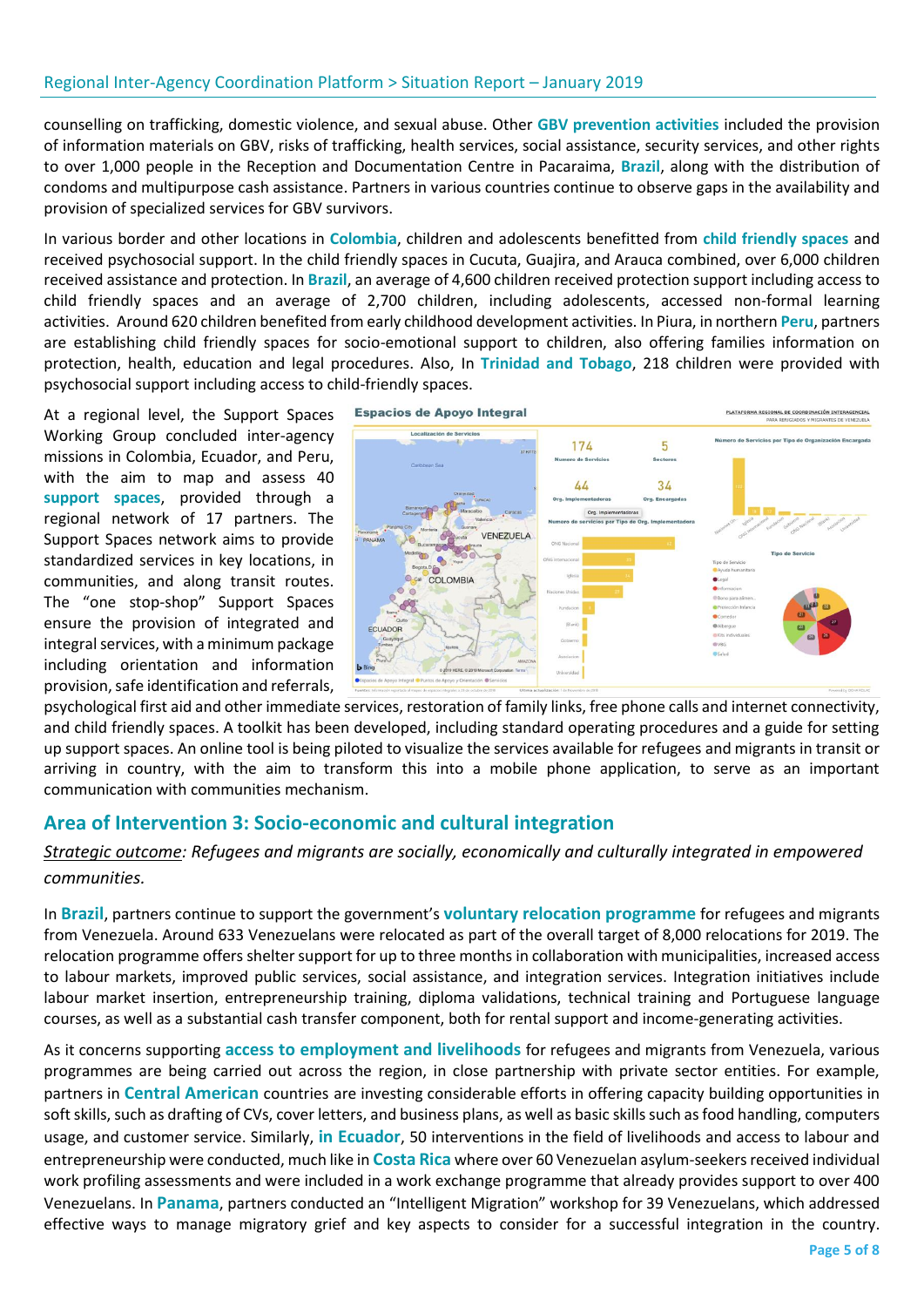Livelihoods initiatives in **Colombia** included technical support on the rapid recovery of food production, including the delivery of tools, equipment, and a training plan to strengthen capacities in food production and nutritional education. Around 490 people and members of civil society organisations also took part on working sessions to develop mechanisms and strategies aimed at income generation. In **Brazil,** civil society organisations promoted lectures, courses and other activities to strengthen women's economic empowerment, resilience and peaceful coexistence with host communities, reaching around 500 women and men. In **Trinidad and Tobago**, 10 beneficiaries who are artists became part of a cash for work programme in association with the University of Trinidad and Tobago's (UTT) Academy of Performing Arts.

Partners are promoting meetings with different stakeholders from national and local governments, civil society, academia, and Venezuelan refugees and migrants in the **South Cone** region. These meetings aim to promote the socio-economic inclusion of Venezuelans, and map existing programmes and services with integration potential but still require support for scale up, and discuss possible new and targeted initiatives for refugees and migrants from Venezuela to strengthen their livelihoods, access training and university studies, and improve housing conditions.

Partners also continued to **promote access to basic rights**, particularly education, health, and dignified housing for refugees and migrants, through continuous support and close collaboration with national authorities. For example, in **Costa Rica**, a joint work plan with the Ministry of Education was designed to inform education centres about the right of refugee and migrant students to access the national education system. In **Guyana**, partners continuously advocate for vulnerable persons from Venezuela to have access to existing public services. So far, 111 Venezuelans being accompanied in visits to government service providers. At a local level, in **Panama**, Venezuelan children/adolescents were supported in the pre-registration process for accessing the school system. In **Brazil**, the Federal University of Bahia (UFBA), issued a call for applications for the first time for admission with a quota for refugees and 24 refugees, asylum seekers, and migrants have successfully enrolled. Partners provide technical support to the university to ensure that all refugees and asylum seekers are able to sign up in cases of lack of country of origin documentation.



*Venezuelan stylists in Tacna, Peru showing their gratitude to their cost community, giving free haircuts to boys and girls at the start of the school year, as part of the #TuCausaEsMiCausa campaign.* **© UNHCR/E. Azana**

Efforts to **combat xenophobia** towards Venezuelans continued across the region. In the wake of incidents in **Ecuador**, partners launched the first phase of the social media campaign *Abrazos que Unen*. Also in **Colombia**, more than 1,000 new followers joined the already 40,000 people following the anti-xenophobia campaign *Somos Panas Colombia*, which aims to promote solidarity and peaceful coexistence. In **Peru,** partners continued the #*TuCausaEsMiCausa* campaign that has reached over 1 million persons via social media so far, with 90 per cent positive reactions. Partners launched similar new campaigns, namely *Paises Hermanos* in **Costa Rica**, and *[#SomosLoMismo](https://www.acnur.org/noticias/videos/2018/12/5c0ad75e4/todos-somoslomismo.html)* in **Panama**. These campaigns had a significant impact in social media, with some videos – portraying life stories of refugees and migrants and their

contribution to the local economy and culture – viewed 150,000 times and receiving more than 2,000 reactions and comments. Further efforts took place at local levels in Central America, mostly in cities, through meetings and workshops with members of the communities and

in schools with a high presence of Venezuelan nationals. In **Panama**, in commemoration of the Friendship Day, an event was organized on 14 February in which Venezuelans, Salvadorians, Nicaraguans, and Colombians refugees give away roses and a message of gratitude to Panamanians at metro exits. In **Trinidad and Tobago**, partners conducted public awareness interventions, including a media workshop in which communication professionals were introduced to key principles related to protection and given an overview of the Venezuela Situation.

#### **Area of Intervention 4: Strengthening capacities of the host government**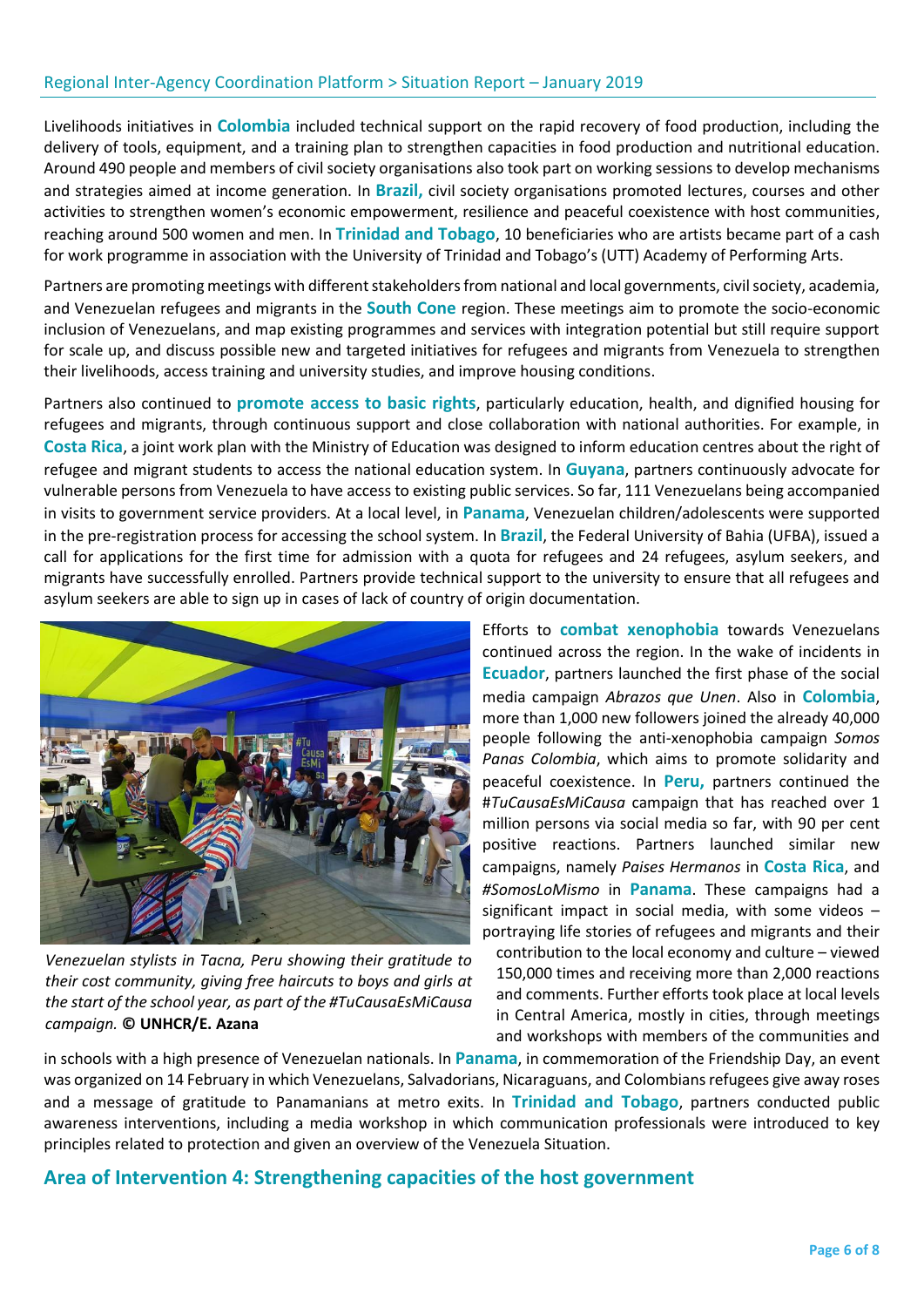## *Strategic outcome: Government institutions' capacity to manage situations of refugees and migrants from Venezuela is strengthened.*

Partners continue to provide host governments in the region with **technical and material support** to strengthen their capacities in response to the influx of refugees and migrants from Venezuela, including in the areas of registration, documentation, access to asylum, regular status and rights, as well as the identification and response to protection needs. For example, in **Panama,** where there are up to 10,200 registered asylum-seekers from Venezuela, partners continue to strengthen the asylum body's capacity to address the backlog of cases (mainly of Venezuelans), through the recruitment of lawyers and the provision of technical equipment. In **Costa Rica,** where there are up to 7,900 registered asylumseekers from Venezuela, partners hired 45 adjudicators and 30 professionals to work on documentation and refugee determination procedures, to increase the processing capacity of asylum claims. The Ministry of Public Health in **Trinidad and Tobago** received material support from RMRP partners in the form of IT-equipment, vehicles, mosquito nets, and malaria test kits, to reinforce its capacity to address vector-borne diseases and conduct immunization programmes for both refugee and migrant as well as host communities. In **Curaçao** partners have completed the mapping of the government's response to identify gaps in services and contribute to the establishment of a functioning national information system addressing vulnerability and population dynamics. The mapping showed that more funds are needed for activities to support women who are victims of sexual and gender-based violence, increase the capacity of local schools also hosting Venezuelan youth, and provide medicines and other supplies to health clinics also treating Venezuelans. Partners have supported the government of **Uruguay** by strengthening the processing capacities of the Ministry of Foreign Affairs. As a result, 368 permanent residencies for Venezuelans were processed during the month of February.

In **Peru**, partners are working closely with the Ministry of Women and Vulnerable Populations to strengthen the *Unidades de Protección Especial* (special protection units for children) around the country, as well as their emergency centres for women. In order to strengthen analysis and information sharing capacities in **Panama**, partners engaged with authorities on how to best register and keep track of births and deaths of foreign individuals, especially Venezuelans. As a result, the competent entities are making adjustments in their tools to anchor specific data that will allow them to report these cases. In **Colombia**, partners worked with the Family Welfare Institute on a standardized referral form and a related guideline regarding Unaccompanied and Separated Children (UASC), which aims to improve referrals of UASC directly to the Family Welfare Institute. In **Brazil**, R4V partners delivered a training session to 53 service providers from the security, justice, social assistance and health sectors, as well as to civil society organizations on gender in the context of humanitarian action, preventing and confronting gender-based violence, women's human rights and public policies for women.

Various **trainings** took place, including in **Panama**, where around 60 Ministry of Education staff were trained on access to education for refugees and migrants. The first session out of three, to train police officers in **Trinidad and Tobago** on protection principles was held, during which 105 members of the police force were trained. In the border are of Boa Vista, **Brazil**, over 410 army personnel and local officials received training on the Prevention of Sexual Abuse and Exploitation (PSEA). In **Guyana**, 30 Ministry of Public Health staff benefitted from a training on nutrition surveillance, WASH, and reproductive health, and in **Ecuador**, 1.272 civil servants were capacitated in different topics, including health personnel. In **Colombia**, workshops on international protection mechanisms international and access to rights of refugees and migrants were also offered to public officials in Bogota.

# **REGIONAL COORDINATION**

The Regional Inter-Agency Coordination Platform was established following the request by the UN Secretary-General to UNHCR and IOM on 12 April 2018, to lead and coordinate the response to refugees and migrants from Venezuela. The Regional Platform aims to address the coordination of response on needs as relate to protection, assistance, and integration of both refugees and migrants from Venezuela in affected Latin American and Caribbean states. This is complemented at country levels through the establishment and strengthening of local coordination mechanisms, in close collaboration with host governments. Dedicated national coordination platforms are already in place in Brazil, Colombia, Ecuador, Peru, Costa Rica, and Panama, and inter-agency coordination is also ongoing in the Caribbean, Central America/Mexico, and Southern Cone sub-regions.